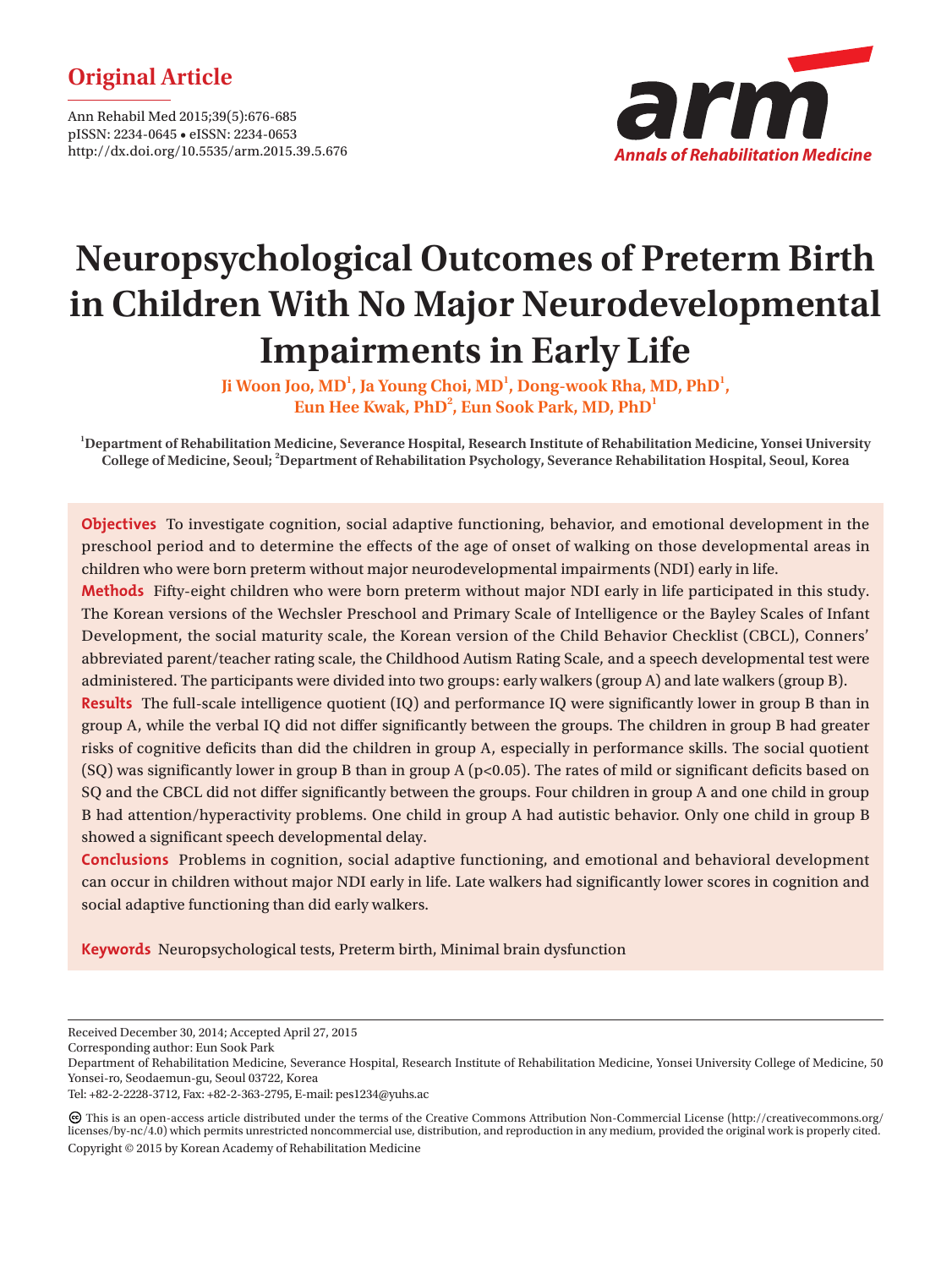#### **INTRODUCTION**

Infants born preterm are at greater risk of developing motor, cognitive, language, and behavioral impairments compared with infants born at term [1,2]. Thus, many previous studies have investigated neurodevelopmental outcomes in infants born preterm. In most cases, infants born preterm have follow-up care to detect developmental problems early in life. Most of these models of followup care are intended primarily for the early detection of major neurodevelopmental impairments (NDI) such as cerebral palsy (CP), intellectual disability, epilepsy, and severe visual/hearing problems, to allow for early intervention and therefore minimize future sequelae [3].

In recent years, the incidence of major NDI has remained consistent, but the incidence of mild dysfunctions such as learning disabilities, attention deficit/ hyperactivity, borderline intelligence, and behavioral problems has increased [4]. According to previous studies, normal outcomes or mild deficits are more prevalent than major NDI in children who were born preterm [4-6], and 73% of extremely preterm and 64% of very preterm children have normal outcomes or only mild deficits.

It is well-known that premature infants with major NDI are more likely to be impaired in various developmental domains compared with full-term infants [5,7]. In the literature, preterm infants are at high risk for problems in adaptive function, behavior, socio-emotional development and academic performance compared with fullterm infants [6,8,9]. However, there is still a paucity of published data that describe the cognitive or neuropsychological outcomes of children who were born preterm without major NDI. Both parents and clinicians are greatly concerned as to whether children who were born preterm and free of major NDI early in life can develop normally in these various developmental domains.

Therefore, the aim of this study is to investigate the cognition, social adaptive functioning, behavior, and emotional development of children who were born preterm without major NDI early in life and to determine the effects of the age of onset of independent walking (AOW) on those developmental domains in these children.

#### **MATERIALS AND METHODS**

#### **Participants**

At our institute, the infants who were born preterm who are referred to our clinic for developmental checkups are examined every 3–6 months. At every visit, gross and fine motor skills, postural tone development, and neurologic functions such as primitive reflexes, ankle clonus, spasticity, and movement patterns are assessed. Among those children with normal muscle tone and no abnormal findings on regular neurological examinations, the children without epilepsy or severe visual or hearing impairments; the children who could walk independently without any assistance and pick up small objects with a normal pincer grasp; and the children without any delays on the Clinical Adaptive Test/Clinical Linguistic and Auditory Milestone Scale (CAT/CLAMS) (developmental quotient≥85) [10] at 2 years of age were selected for this study. Even if there were no identifiable physical or mental impairments at the chronological age of 2 years, neuropsychologic assessments including assessment of speech development were recommended for all children after 3 years of age to assess cognition, social adaptive functioning, behavior, and emotional development. However, 24 (29.3%) of 82 children without major NDI at 2 years of age were lost during follow-up, and thus the drop-out rates for the assessment were 19 (30.6%) children in group A and 5 (25%) children in group B. There were no significant differences in the drop-out rates between groups.

As a result, 58 children (26 boys, 32 girls) who had neuropsychological developmental assessments between 3 and 6 years of age (mean±standard deviation [SD], 3.7±0.7 years) participated in this study. The participants were divided into two groups based on the AOW, which is the age at which the infant can walk at least 10 steps independently without any assistance. Group A consisted of children with an AOW of 15 months or less, and group B consisted of children with an AOW between 15 and 24 months. There were no significant differences in birth weight, gestational age, age at assessment, or sex ratio between the two groups (Table 1).

This retrospective study was approved by the Institutional Review Board of Severance Hospital (No. 4-2013- 0914).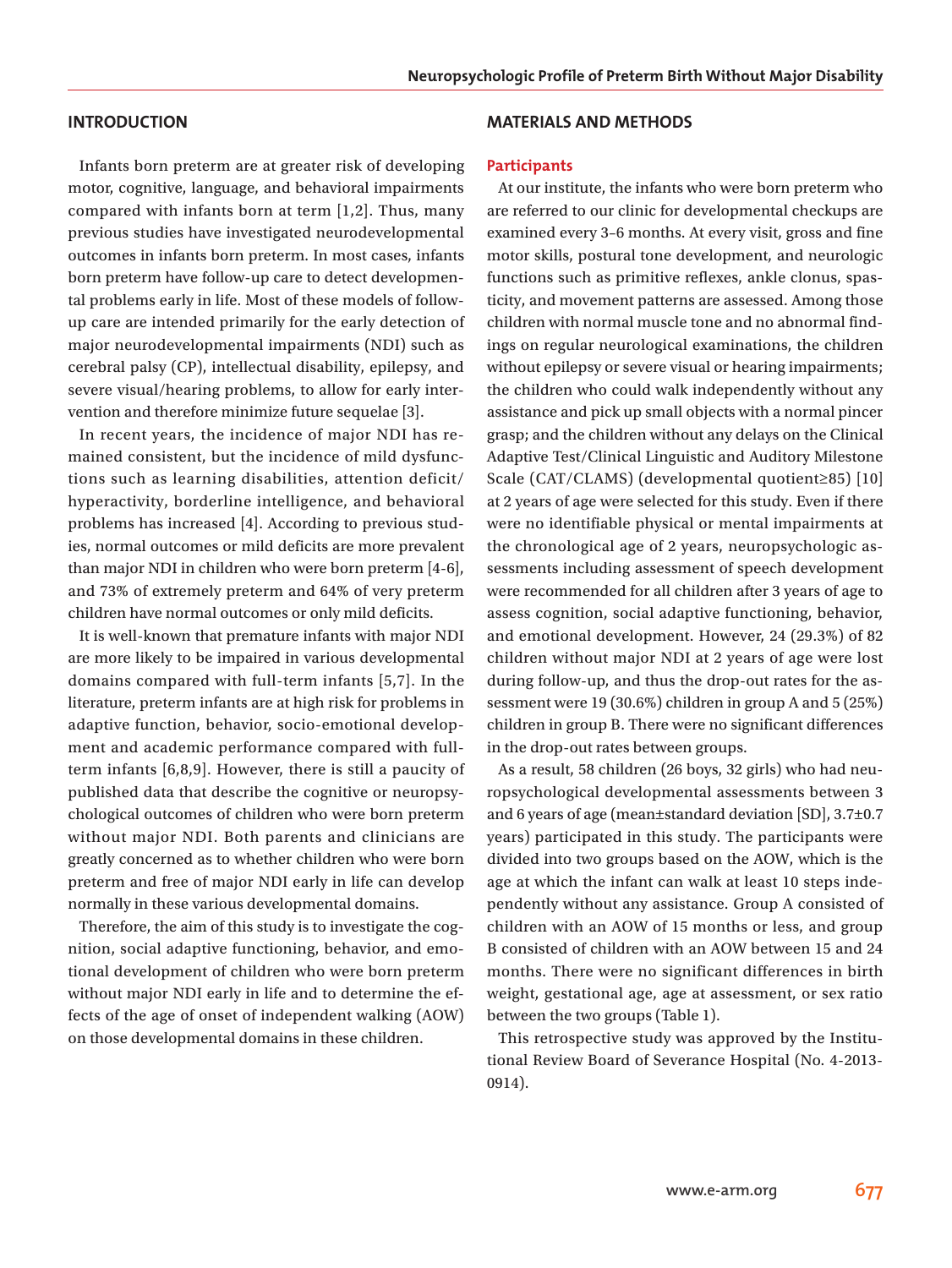|                                                            | Group A $(n=43)$               | Group B $(n=15)$          | $p-valuea$ |
|------------------------------------------------------------|--------------------------------|---------------------------|------------|
| Birth weight $(g)$                                         | $1,565.9\pm 603.9$ (590-2,800) | 1,482.0±787.1 (790-3,500) | 0.67       |
| Sex, girl                                                  | 25(58.1)                       | 7(46.7)                   | 0.55       |
| Gestational age (wk)                                       | $30.6 \pm 3.2$ (24-36)         | $30.2 \pm 3.7(25 - 35)$   | 0.70       |
| Chronological age at neuropsychological<br>assessment (mo) | $43.9 \pm 8.4$ (36-72)         | $46.5 \pm 10.7$ (36-69)   | 0.35       |

#### **Table 1.** Characteristics of the participants

Values are presented as mean±standard deviation (range) or number (%).

<sup>a)</sup>p-value by independent t-test.

#### **Assessments**

*Korean versions of the Wechsler Preschool and Primary Scale of Intelligence revised edition and the Korean version of the Bayley Scales of Infant Development second edition*

The Korean versions of the Wechsler Preschool and Primary Scale of Intelligence, revised edition (K-WPPSI-R) is an intelligence test designed for children aged 3 years to 7 years 3 months. The K-WPPSI-R consists of subtests of verbal skills and performance skills. The verbal subtests include tests on information, comprehension, arithmetic, vocabulary, and similarities, and the performance subtests consist of tests on object assembly, geometric design, block design, mazes, and picture completion. The composite scores of K-WPPSI-R represent verbal intelligence quotient (IQ), performance IQ, and full-scale IQ. The Korean version of the Bayley Scales of Infant Development, second edition (K-BSID-II) is the most frequently used test in infant developmental assessment. This was replaced in 2006 by the Bayley scales of infant and toddler development, third edition (Bayley-III). The Bayley-III cognitive and language scores are up to 10 points higher than the mental developmental index (MDI) scores of K-BSID-II, and thus there is concern that the Bayley-III underestimates developmental delays [11]. Here, the K-BSID-II was administered in children who were not adequate for the K-WPPSI-R. The K-BSID-II comprises two scales: the MDI and the psychomotor developmental index (PDI). The MDI was designed to assess cognition by evaluating sensory perception, knowledge, memory, problem solving, and early language [12], whereas the PDI was designed to assess gross and fine motor skills. Based on the full-scale IQ determined using the K-WPPSI-R or the MDI determined using the K-BSID-II, the cognitive level of each child was classified as normal (IQ or MDI≥85), mild deficit (IQ or MDI≥70 but <85) or significant deficit (IQ or MDI<70).

#### *Social Maturity Scale*

The Korean version of the Social Maturity Scale (SMS), based on the fifth version of the Vineland Social Maturity Scale, was used to assess social adaptive functioning by measuring the personal and social skills needed for everyday living. This scale has been validated for the Korean population [13]. The 117-item scale can be used from birth until the age of thirty. It consists of 7 subscales that measure self-help general, self-help eating, self-help dressing, locomotion, occupation, communication, and socialization. Raw scores are converted to age-equivalent scores (expressed as social age [SA]), and then social maturity quotients (SQ=SA/chronological age×100) are calculated. For our study, social adaptive functioning was classified as normal (SQ≥85), mild deficit (70≤SQ<85) or significant deficit (SQ<70).

#### *Korean version of the Child Behavior Checklist*

The Child Behavior Checklist (CBCL) was developed as a parent-completed questionnaire to assess a child's social competence and behavioral problems [14]. The Korean version of the CBCL has been validated in Korean children and adolescents [15]. The CBCL preschool version (CBCL/1.5–5) is used to assess behavioral problems in children aged 1.5 to 5 years [16]. Raw scores are converted to standardized T-scores, which have a normative group mean of 50 and standard deviation of 10. T-scores are compared with those of a Korean norm group. The CBCL/1.5–5 has seven subscales: emotionally reactive, anxious/depressed, aggressive behavior, attention problems, somatic complaints, withdrawn, and sleep problems. T-scores for total behavior problems, internalizing problems, and externalizing problems between 60 and 64 (60≤T<64) are considered borderline, and T-scores ≥64 are regarded as falling in the clinical range. T-scores on the 7 subscales between 65 and 70 (65≤T<70) are consid-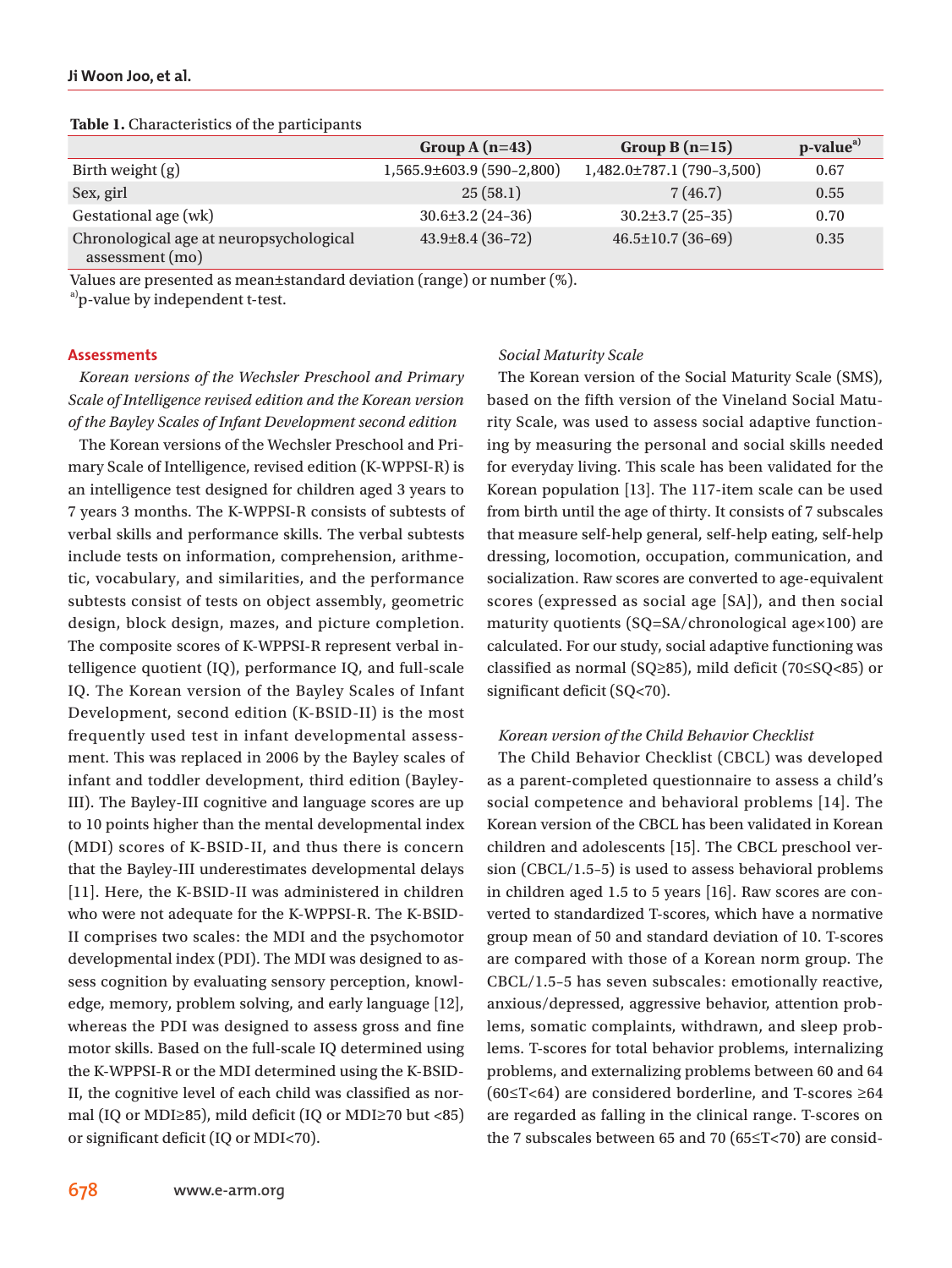ered borderline, and T-scores≥70 are regarded as falling in the clinical range. Here, we classified children with Tscores≥60 for the broad-band scales and ≥65 for each syndrome as having behavioral problems.

## *Conners' Abbreviated Parent/Teacher Rating Scale*

The Conners' Abbreviated Parent/Teacher Rating Scale (CPRS) was developed to objectively assess behavioral symptoms related to attention deficit hyperactivity disorder (ADHD). An abbreviated questionnaire was also prepared by Conners [17] that consisted of 10 overlapping items drawn from the 93-item parent questionnaire [18] that were most frequently rated by both teachers and parents. It has been validated for the Korean population [19]. Each test item uses a four-point Likert scale that ranges from 'very unlikely (0)' to 'very likely (3)', where higher scores indicate more severe symptoms. The questionnaire was answered by parents and reviewed by an examiner. The cutoff value was 16 points, which is 2 standard deviations above the overall mean for the Korean population [19].

#### *Childhood Autism Rating Scale*

The Childhood Autism Rating Scale (CARS) is a caretaker-based interview rating scale that identifies autism features in children [20]. It has been validated for the Korean population [21]. The 15 CARS items are rated on a scale from 1 to 4 (none, mild, moderate, severe), for a maximum possible total score of 60. A score of 30 or above on the Korean version of the CARS was considered to be in the clinically significant range [21].

# *Sequenced Language Scale for Infants and the Preschool Receptive-Expressive Language Scale*

Language abilities were assessed with Sequenced Language Scale for Infants (SELSI) or Preschool Receptive-Expressive Language Scale (PRES); the former was used for children under the age of 3 years, and the latter for preschoolers above the age of 3 years. However, the SELSI was administered in some older children whose language levels were inadequate for the PRES. Both scales are validated in the Korean population [22,23]. A significant speech development delay was defined as a developmental score two standard deviations away from the mean score of normally developed children, and a mild speech developmental delay was defined as a developmental

score between 1 SD and 2 SD from the mean.

#### **Statistical analyses**

Statistical analysis was performed using the Statistical Package for the Social Sciences (SPSS) ver. 20 for Windows (IBM SPSS Inc., Armonk, NY, USA). An independent t-test was used to compare the means of the groups, and Fisher exact test was used to compare the differences in the distributions of normal or abnormal ranges in cognition, adaptive functioning, and behavior between the groups. A p-value less than 0.05 was considered statistically significant.

## **RESULTS**

# **Korean versions of the Wechsler Preschool and Primary Scale of Intelligence revised edition and the Korean version of the Bayley Scales of Infant Development second edition**

Thirty-six (83.7%) children in group A and six (40.0%) children in group B had normal cognition based on the full-scale IQ determined by K-WPPSI-R or K-BSID-II. The rate of cognitive deficits was significantly higher in group B than in group A (Table 2).

The K-WPPSI-R was administered to 28 children in group A and 12 children in group B. The full-scale IQ and performance IQ determined by the K-WPPSI-R were significantly higher in group A (96.4±12.8 and 89.9±12.0,

#### **Table 2.** Distribution of cognitive levels

|                                | <b>Group A</b><br>$(n=43)$ | <b>Group B</b><br>$(n=15)$ | p-value     |
|--------------------------------|----------------------------|----------------------------|-------------|
| Full-scale IQ/MDI              |                            |                            | $0.002^{a}$ |
| Normal                         | 36(83.7)                   | 6(40.0)                    |             |
| Mild deficit                   | 7(16.3)                    | 9(60.0)                    |             |
| Verbal IQ/MDI                  |                            |                            | 0.160       |
| Normal                         | 35(81.4)                   | 9(60.0)                    |             |
| Mild deficit                   | 8(18.6)                    | 6(40.0)                    |             |
| Performance IQ/PDI             |                            |                            | $0.001^{a}$ |
| Normal                         | 32(74.4)                   | 4(26.7)                    |             |
| Mild or significant<br>deficit | 11(25.6)                   | 11(73.3)                   |             |

Values are presented as number (%).

IQ, intelligence quotient; MDI, mental developmental index; PDI, psychomotor developmental index.  $a$ <sup>2</sup> p<0.05 by chi-squared test or Fisher exact test.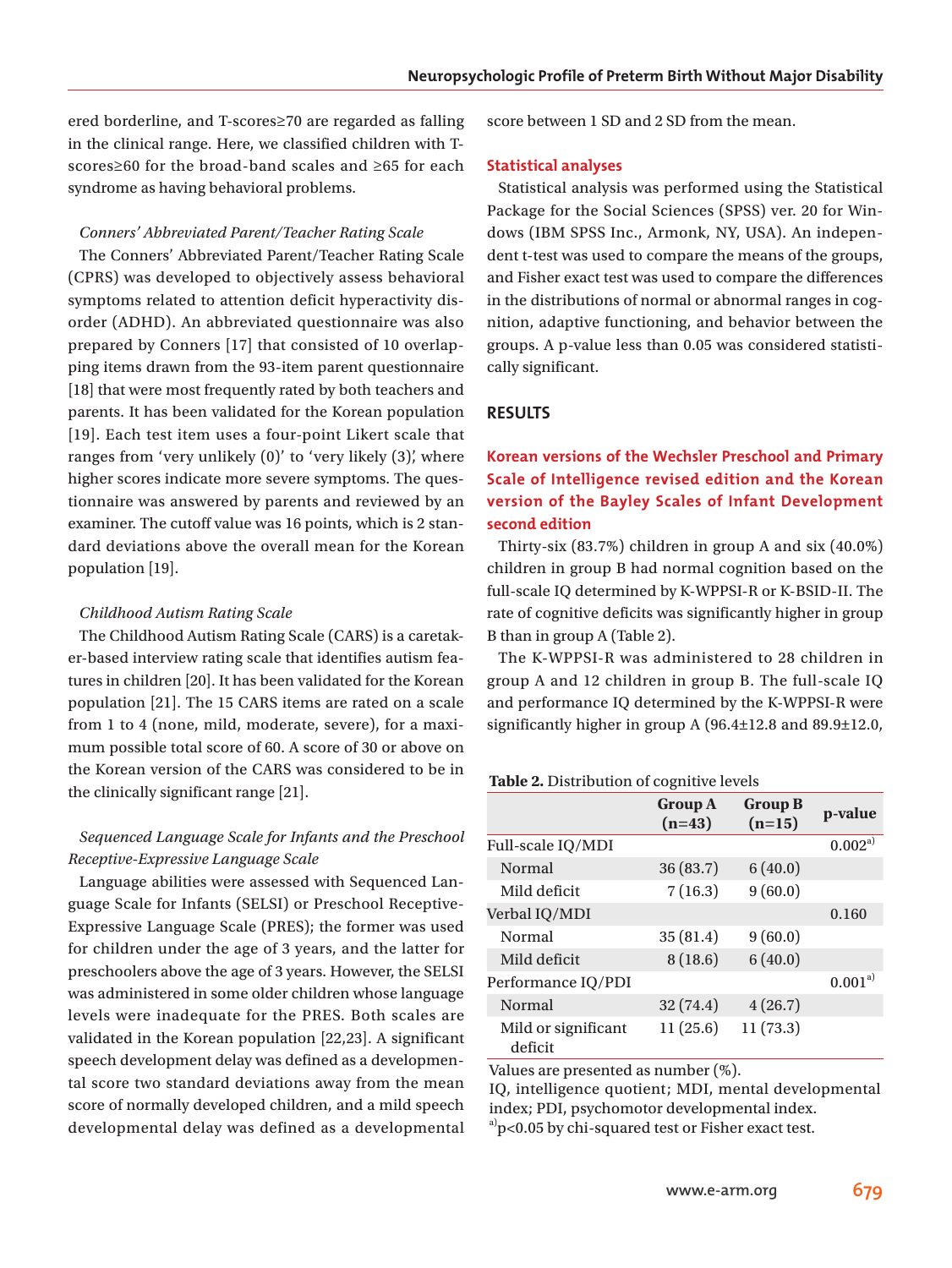respectively) than in group B (85.6±12.1 and 78.4±8.8, respectively), but there was no significant difference in verbal IQ between the groups (group A, 103.3±14.3; group B, 96.3±15.8). Significant deficits in performance skills (performance IQ<70) were noted in one child in group A and two children in group B, but no child in either group had a significant deficit in verbal skills (verbal IQ<70). Based on the full-scale IQ determined by the K-WPPSI-R, the rate of mild cognitive defects was higher in group B than in group A. The rates of mild or significant deficits in performance skills (performance IQ<85) were also significantly higher in group B than in group A (Table 3).

#### **Social Maturity Scale**

The total mean SQ was significantly higher in the children in group A (105.0±16.6) than in the children in group B (88.9±11.2). Significant deficits in social adaptive functioning (SQ<70) were noted in two children (4.7%) in group A and one child (6.7%) in group B. A mild deficit (70≤ SQ<85) was noted in two children (13.3%) in group B, but in no one from group A. The rates of mild or significant deficits in social adaptive functioning did not differ significantly between the two groups (Table 4).

# **Korean version of the Child Behavior Checklist**

The total scores of the Korean version of the CBCL and the internalizing and externalizing behaviors did not dif-

**Table 3.** Distribution of cognitive levels based on the K-WPPSI-R

|                                | <b>Group A</b><br>$(n=28)$ | <b>Group B</b><br>$(n=12)$ | p-value      |
|--------------------------------|----------------------------|----------------------------|--------------|
| Full-scale IO                  |                            |                            | $0.021^{a)}$ |
| Normal                         | 23(82.1)                   | 5(41.7)                    |              |
| Mild deficit                   | 5(17.9)                    | 7(58.3)                    |              |
| Verbal IO                      |                            |                            | 0.100        |
| Normal                         | 24(85.7)                   | 7(58.3)                    |              |
| Mild deficit                   | 4(14.3)                    | 5(41.7)                    |              |
| Performance IQ                 |                            |                            | $0.023^{a}$  |
| Normal                         | 18 (64.3)                  | 3(25.0)                    |              |
| Mild or significant<br>deficit | 10(35.7)                   | 9(75.0)                    |              |

Values are presented as number (%).

K-WPPSI-R, Korean version of the Wechsler Preschool and Primary Scale of Intelligence revised edition; IQ, intelligence quotient.

 $a<sup>3</sup>p<0.05$  by chi-squared test or Fisher exact test.

fer significantly between the two groups. Abnormal behaviors based on the total score (T-score≥60) were noted in 6 children (14.0%) in group A and 4 children (26.7%) in group B. Abnormal internalization behavior problems were noted in 7 children (16.3%) in group A and 5 children (35.7%) in group B, and externalization behavior problems were noted in 5 children (11.6%) in group A and 3 children (20.0%) in group B.

Abnormal behaviors according to the seven subscales of CBCL 1.5-5 (T-score≥65) were noted in each group. The frequencies of these abnormal behaviors did not differ significantly between the two groups.

**Table 4.** Distribution of social adaptive functioning levels

|                                        | <b>Group A</b><br>$(n=43)$ | <b>Group B</b><br>$(n=15)$ | p-value          |
|----------------------------------------|----------------------------|----------------------------|------------------|
| SO                                     | $105.0 \pm 16.6$           | $88.9 \pm 11.2$            | $0.001^\text{a}$ |
| Normal ( $SQ \geq 85$ )                | 41(95.3)                   | 12(80.0)                   | $0.100^{b}$      |
| Mild or significant<br>deficit (SQ<85) | 2(4.7)                     | 3(20.0)                    |                  |

Values are presented as mean±standard deviation (range) or number (%).

SQ, social maturity quotient.

 $a)$  p<0.05 by independent t-test,  $b)$  p-value by Fisher exact test.

**Table 5.** Distribution of behavioral problems according to the Korean version of the CBCL

|                                   | <b>Group A</b><br>$(n=43)$ | <b>Group B</b><br>$(n=15)$ | p-value <sup>a)</sup> |
|-----------------------------------|----------------------------|----------------------------|-----------------------|
| Broad-band<br>scales $(T\geq 60)$ |                            |                            |                       |
| Total problems                    | 6(14.0)                    | 4(26.7)                    | 0.27                  |
| Internalizing                     | 7(16.3)                    | 5(35.7)                    | 0.27                  |
| Externalizing                     | 5(11.6)                    | 3(20.0)                    | 0.41                  |
| Syndromes $(T\geq 65)$            |                            |                            |                       |
| <b>Emotionally reactive</b>       | 4(9.3)                     | 1(6.7)                     | 1.00                  |
| Anxious/depressed                 | 3(7.0)                     | 3(20.0)                    | 0.17                  |
| Somatic complaints                | 3(7.0)                     | 1(6.7)                     | 1.00                  |
| Withdrawn                         | 3(7.0)                     | 2(13.3)                    | 0.60                  |
| Sleep problems                    | 3(7.0)                     | 1(6.7)                     | 1.00                  |
| <b>Attention problems</b>         | 4(9.3)                     | 2(13.3)                    | 0.64                  |
| Aggressive behavior               | 3(7.0)                     | 0(0)                       | 0.56                  |

Values are presented as number (%).

CBCL, Child Behavior Checklist.

<sup>a)</sup>p-value by Fisher exact test.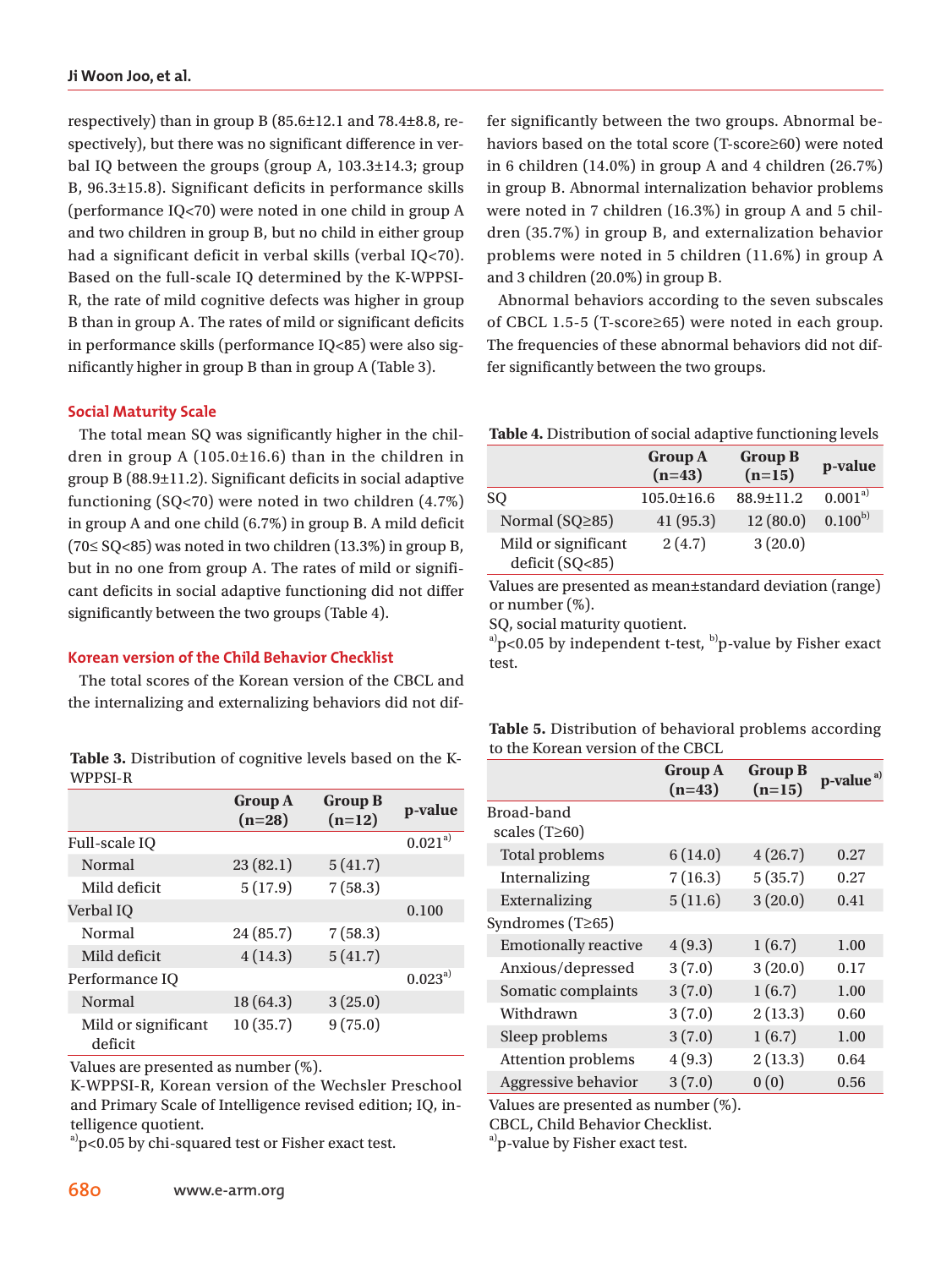Emotionally reactive and attention problems were the most common abnormal behaviors in children in group A, whereas anxiety/depression was the most common abnormal behavior in children in group B (Table 5).

# **Conners' Abbreviated Parent/Teacher Rating Scale, Childhood Autism Rating Scale, and speech development tests**

Four children in group A and one child in group B had CPRS scores above 16, suggesting attention and hyperactivity problems. One child in group A had a CARS score above 30, suggesting autistic behavior. Significant speech delays in both speech comprehension and expression were noted in only one child in group B. Mild speech developmental delays were noted in two children in group A but were not detected in group B. Speech development delay did not show significant differences between two groups.

#### **DISCUSSION**

The results of our study demonstrated that substantial number of the children without major NDI early in life had mild deficits in cognition when they were assessed later on. According to the study of Leversen et al. [24], of the extremely preterm children who had normal motor and mental development at 2 years of age, 31% had IQ <85 when assessed at age 5. In our study, 27.5% of our subjects had IQ or MDI <85, which are comparable with levels for children. In previous studies, the limited value of the predictive values of mental capacities in early childhood has been repeatedly demonstrated, especially preterm infants without major NDI [6,24,25]. On the other hand, previous reports demonstrated lower mean scores than those for full-term children on various cognitive functions such as the Stanford-Binet intelligence scales, the visual perception test, visual motor integration tests, the sustained attention test, and the picture vocabulary test in preterm preschool children between 3 and 5 years of age with normal intellectual abilities and without other major NDI at 2 or 3 years of age [26,27]. Another report demonstrated that the rates of problems in multiple domains such as motor skills, socio-emotional adjustment, learning skills and general cognition increased from 47% at the age of 4 years to 60% at the age between 6 and 9 years in very preterm children [7]. The results of previous studies provide evidence of the need for close follow-up for many years even in the children without major NDI in order to identify the children who are at risk and provide early intervention as they grow. The results of our study also support this point of view.

The evaluation of motor performance in preterm infants is important because motor development may affect the child's ability to explore his/her environment, which in turn may result in later cognitive developmental and behavioral problems [28]. AOW is frequently used as an indicator of the progress of motor development in early life. According to the literature [29,30], the mean AOW ranges from 11 to 14.5 months. In our study, the children were divided into two groups based on whether their AOW was before or after 15 months to allow us to determine whether there were any differences in various domains of development between the groups.

The higher rates of these problems in children in the late walker group than in those in the early walker group support the previous notion that early motor performance plays an important role in the cognitive development of these children. Further study is needed to investigate whether late walking can be a good predictor of these problems, which can be identified early in children who are free of major NDI. In addition, our study revealed that performance skills were challenged more than verbal skills in these children. Luoma et al. [31] documented that preterm children tended to have lower performance IQ five times more often than did full-term children, and the tendency became even stronger when children with major neurological disabilities were excluded. In the literature, children who were born preterm and whose IQs are in the average range have repeatedly been found to have problems in visual perception, visualmotor skills, and visuospatial skills [27,32]. The results of our study are consistent with these suggestions from previous studies. The lower performance IQ scores and the higher rates of mild or significant deficits in performance skills in group B suggest that performance skills are more problematic in late walkers, even among children who were free of major NDI early in life.

Adaptive behavior is defined as "the collection of conceptual, social and practical skills that have been learned in order to function in everyday life," and overall adaptive behavior is important for living [8,33]. It is now considered essential to measure the adaptive skills that present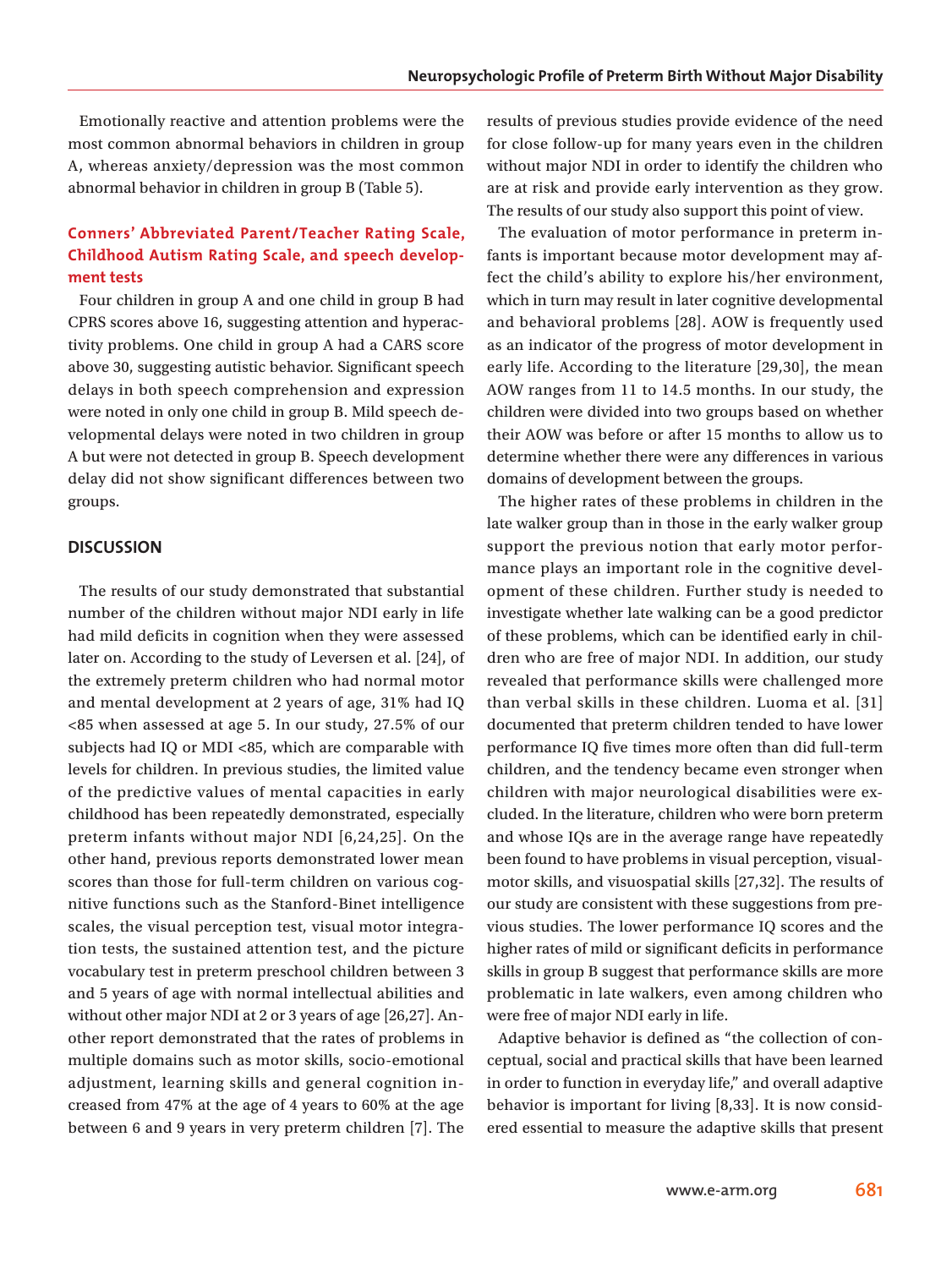in early childhood during assessments of young children. Measuring adaptive skills, including SMS, allows for assessing a child's level of performance in everyday activities. What a child "does do" (performance) in his or her real life is influenced by the interplay between impairments and activity limitations, by personal factors, and by environmental factors. In a previous study, premature infants who were free of physical or mental impairments had significantly lower scores for overall adaptive behaviors than did full-term infants [8]. In that study, a measurable effect of preterm birth alone on adaptive functioning was demonstrated, and participation in everyday life and determining the limitations on a child's ability to perform the tasks of daily living were found to be important for children who were born preterm. However, the rates of mild or significant deficits in adaptive function were not described in that study. As far as we know, there is still a paucity of published data that describe the risks of mild or significant deficits in social adaptive functioning in children who were born preterm without major NDI in early life. Our study revealed mild or significant deficits in social adaptive functioning in both early and late walkers, although SQ scores were significantly lower in late walkers than in early walkers. These findings suggest that preterm infants without major NDI early in life should be assessed further regarding the development of social adaptive functioning. In addition, the social adaptive functional limitations of these children could lead to poorer educational attainments and reduced social functioning, so early interventions that allow these children to develop more complex skills are essential for successful adult living [8]. Additional studies about the rates and early predictors of social adaptive functional impairment are needed in order to minimize the untoward consequences of social adaptive functional impairments in children who were born preterm without major NDI.

It is well-known that preterm infants are more susceptible to behavioral problems than are full-term infants [6]. In a previous study, very-preterm-born children exhibited higher rates of behavioral problems early in development at the age of 2 years [9]. The CBCL is the most commonly used measure for assessing behavioral problems in childhood. The behavioral problems assessed by the CBCL are strongly associated with problems in school and social competence [34]. In a previous study [35], 23.3% of preterm infants in a brain-sparing group had behavioral problems according to the CBCL, and there were no significant differences in behavioral problems between the groups with and without brain sparing. In addition, attention problems were the most common behavioral problem in that study. Our study revealed rates of behavioral problems that were comparable with those of the previous study, and it also revealed that attention problems were the most common behavioral problem. In addition, 5 children had significant attention/hyperactivity problems suggesting ADHD, based on the CPRS. According to a previous study, cognitive impairment is a strong predictor of ADHD symptoms in children who were born extremely preterm with minor NDI such as freely ambulatory CP, mild motor problems, mild cognitive problems, mild visual impairments, and mild hearing impairments [36]. In our study, the relationship between mild cognitive deficits and ADHD symptoms was not investigated because of the small sample size. Further study is needed to delineate the relationship between cognition level and ADHD symptoms in children who were free of identifiable physical or mental impairments early in life.

In a recently published study [37], preterm children displayed more autistic behavior in early childhood than did the general population. In our study, one child in group A had autistic behavior. These findings suggest that it will be important to monitor behavioral problems, including autistic behavior, even in children who are free of major NDI early in life.

The data on the association between prematurity and speech disorders are not conclusive. Language is particularly susceptible to change depending on the child's socio-economic and environmental background, and thus, careful consideration of these factors is essential whenever this developmental domain is assessed [4]. Many language functions are reasonably normal in lowbirth-weight children; however, more complex verbal processes such as understanding syntax, abstract verbal skills, and the mean length of utterance have been found to be deficient in preterm infants compared with their normal-birth-weight peers [4]. Even if the majority of our subjects seemed to be free of major speech disabilities, some children have subtle or significant delays in speech development. The rates of speech development problems were not different between the two groups in our study. The interplay of biological and environmental factors is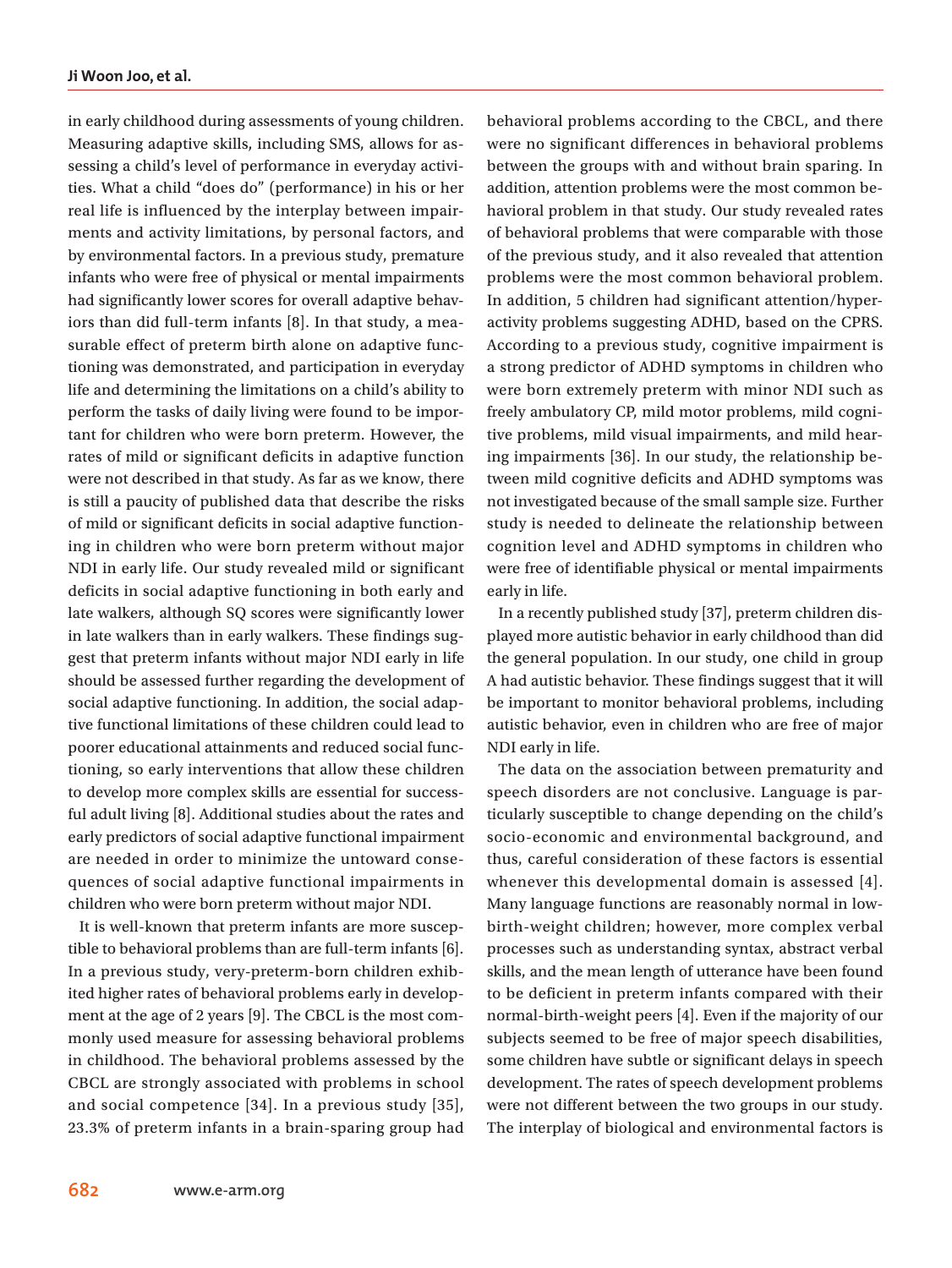critical for speech development, so long-term monitoring of speech development and more complex verbal processing problems is needed with controls for these environmental factors.

Children who were born preterm are at high risk for minor neurodevelopmental problems such as mild cognitive deficits and behavioral, academic performance, and adaptive functioning problems compared with full-term infants. These minor problems are more responsive to early interventions, and thus, the early detection of these problems is essential for minimizing future sequelae [38]. In contrast to the major NDI that can be identified easily early in life, minor or subtle impairments cannot be easily detected early; these subtle problems tend to become more obvious as the child grows older in response to increased performance demands [39]. A recently published study documented the importance of long-term monitoring beyond neuromotor and cognitive functioning to language and behavioral adjustment during the preschool period [7]. Another report highlighted the limited value of pediatric assessments at 2 years in predicting cognitive and motor function in later years and concluded that follow-up for many years for extremely preterm children is needed to reliably identify special needs [40]. Even in children who are free of identifiable physical or mental disabilities early in life, long-term monitoring for developmental problems in multiple domains such as cognition, behavior, adaptive functioning, and speech is considered essential in children born preterm [6,26]. The results of our study also support the importance of periodic assessment and long-term monitoring in preterm children, even if these children were free of identifiable physical or mental disabilities early in life.

The strength of our study is that we investigated developmental outcomes in various domains in children who were free of identifiable physical or mental disabilities early in life based on AOW, which is a parameter that can be monitored easily. Even in children without major NDI, motor performance is important for the development of cognition and social adaptive functioning. However, our results should be interpreted cautiously because of the small sample size in group B.

In addition, some of the children without major NDI at 2 years were lost during follow-up and thus did not receive a neuropsychological evaluation after 3 years of age. There may be various reasons for these dropouts. In

general, we think that the children with good neuropsychological function may be more often lost for further assessment. Therefore, it may be likely that the results of our study overestimate the rate of neuropsychological impairments. However, we do not think that the dropouts had a large influence on the conclusion of our study because our study's aim was to determine whether there were any differences in those impairments between early and later walkers.

In addition, many factors affect cognition, social adaptive functioning, behavior, and speech development, such as socio-economic status, gestational age, neonatal morbidity, parental attitudes, etc. Until now, no good predictors have been found that can identify these subtle problems early. Therefore, additional efforts are needed to delineate a good predictor that can be identified early that considers or controls for many other confounding factors.

In conclusion, our study revealed that some of the children without major NDI at the age of 2 years had problems in cognition, social adaptive functioning, emotions, and behavior. The risks of cognitive deficits were greater in late walkers than in early walkers. The full-scale IQ and performance IQ were significantly lower in late walkers than in early walkers. SQs were significantly lower in late walkers than in early walkers, but there were no significant differences in the rates of mild or significant deficits in social adaptive functioning between the two groups. In addition, some children had significant behavioral problems including ADHD symptoms and autistic behavior; the abnormal behaviors were comparable in both groups. These findings support the importance of periodic assessments of multiple developmental domains in order to minimize future developmental sequelae by implementing early interventions for any developmental problems detected.

# **CONFLICT OF INTEREST**

No potential conflict of interest relevant to this article was reported.

# **REFERENCES**

1. Delobel-Ayoub M, Arnaud C, White-Koning M, Casper C, Pierrat V, Garel M, et al. Behavioral problems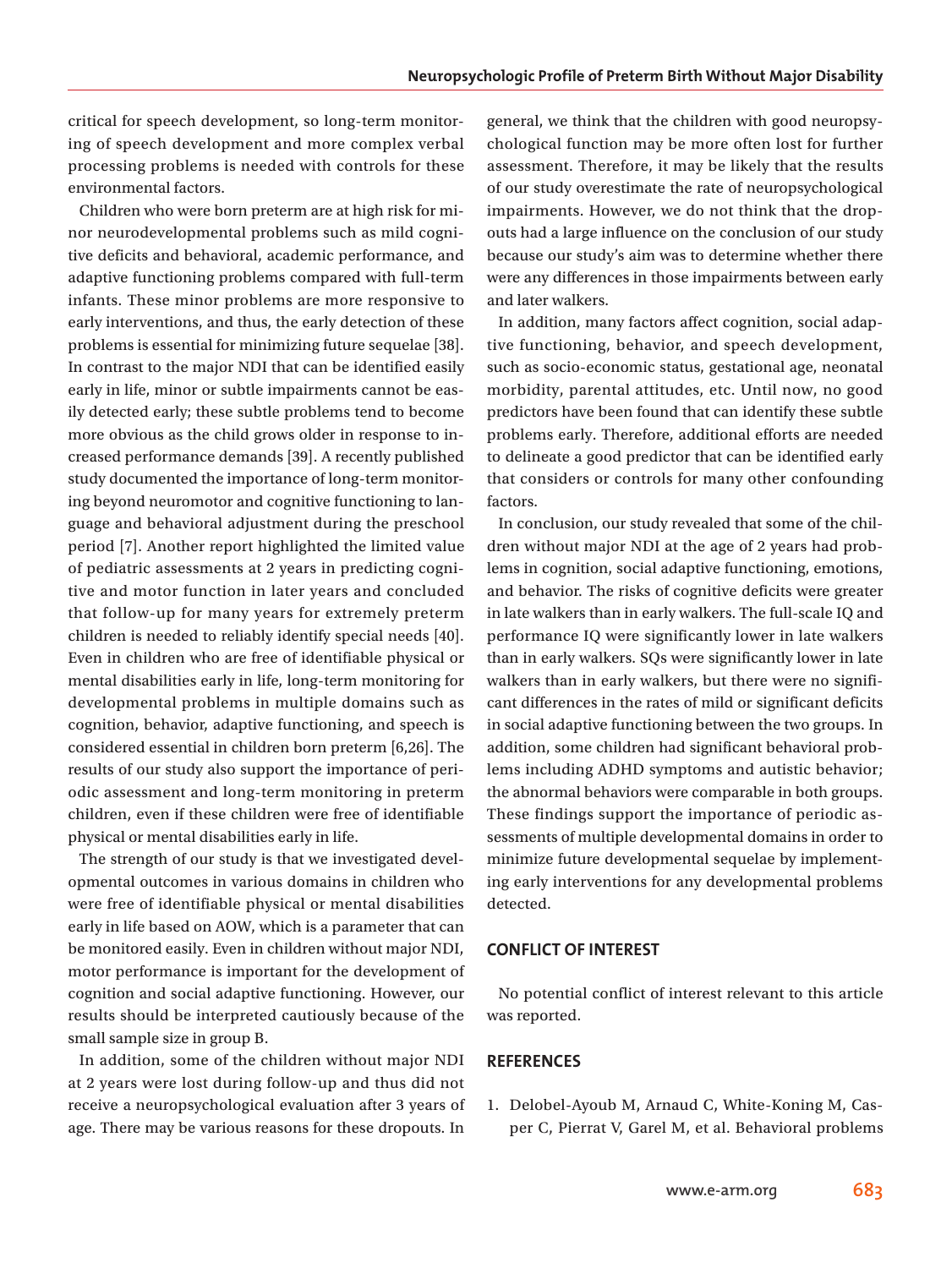and cognitive performance at 5 years of age after very preterm birth: the EPIPAGE Study. Pediatrics 2009;123:1485-92.

- 2. Stephens BE, Vohr BR. Neurodevelopmental outcome of the premature infant. Pediatr Clin North Am 2009; 56:631-46.
- 3. Moreira RS, Magalhaes LC, Alves CR. Effect of preterm birth on motor development, behavior, and school performance of school-age children: a systematic review. J Pediatr (Rio J) 2014;90:119-34.
- 4. Aylward GP. Cognitive and neuropsychological outcomes: more than IQ scores. Ment Retard Dev Disabil Res Rev 2002;8:234-40.
- 5. van Baar AL, van Wassenaer AG, Briet JM, Dekker FW, Kok JH. Very preterm birth is associated with disabilities in multiple developmental domains. J Pediatr Psychol 2005;30:247-55.
- 6. de Kleine MJ, den Ouden AL, Kollee LA, Nijhuis-van der Sanden MW, Sondaar M, van Kessel-Feddema BJ, et al. Development and evaluation of a follow up assessment of preterm infants at 5 years of age. Arch Dis Child 2003;88:870-5.
- 7. Pritchard VE, Bora S, Austin NC, Levin KJ, Woodward LJ. Identifying very preterm children at educational risk using a school readiness framework. Pediatrics 2014;134:e825-32.
- 8. Killeen H, Shiel A, Law M, Segurado R, O'Donovan D. The impact of preterm birth on participation in childhood occupation. Eur J Pediatr 2015;174:299-306.
- 9. Spittle AJ, Treyvaud K, Doyle LW, Roberts G, Lee KJ, Inder TE, et al. Early emergence of behavior and social-emotional problems in very preterm infants. J Am Acad Child Adolesc Psychiatry 2009;48:909-18.
- 10.Vincer MJ, Cake H, Graven M, Dodds L, McHugh S, Fraboni T. A population-based study to determine the performance of the Cognitive Adaptive Test/Clinical Linguistic and Auditory Milestone Scale to Predict the Mental Developmental Index at 18 months on the Bayley Scales of Infant Development-II in very preterm infants. Pediatrics 2005;116:e864-7.
- 11.Johnson S, Moore T, Marlow N. Using the Bayley-III to assess neurodevelopmental delay: which cut-off should be used? Pediatr Res 2014;75:670-4.
- 12. Lowe JR, Erickson SJ, Schrader R, Duncan AF. Comparison of the Bayley II Mental Developmental Index and the Bayley III Cognitive Scale: are we measuring

the same thing? Acta Paediatr 2012;101:e55-8.

- 13.Kim SK, Kim OK. Social Maturity Scale manual. Seoul: Chunangjeokseong Publishing; 1995.
- 14.Achenbach TM, Edelbrock C. Manual for the child behavior checklist and revised child behavior profiles. Burlington: University of Vermont; 1983.
- 15.Oh KJ, Lee H, Hong KE, Ha EH. Korean version of Child Behavior Checklist (K-CBCL). Seoul: Chunangjeokseong Publishing; 1997.
- 16.Kim YA, Lee J, Moon SJ, Kim YJ, Oh KJ. Standardization study for the Korean version of the child behavior checklist for ages 1.5-5. Korean J Clin Psychol 2009; 28:117-36.
- 17.Conners CK. The Conners rating scales. In: Maruish M, editor. The use of psychological testing for treatment planning and outcome assessment. Hillsdale: Lawrence Erlbaum Associates; 1994. p. 550-78.
- 18.Conners CK. Symptom patterns in hyperkinetic, neurotic, and normal children. Child Dev 1970;41:667-82.
- 19.Oh KJ, Lee HR. Assessment of ADHD with abbreviated Conners rating scale. Korean J Clin Psychol 1989;8:135-42.
- 20. Schopler E, Reichler RJ, Renner BR. The Childhood Autism Rating Scale (CARS): for diagnostic screening and classification of autism. New York: Irvington; 1986.
- 21.Kim TR, Park RG. Korean version of Childhood Autism Rating Scale. Seoul: Special Education Publishing; 1996.
- 22.Kim YT. Content and reliability analyses of the Sequenced Language Scale for Infants (SELSI). Korean J Commun Dis 2002;7:1-23.
- 23.Kim YT, Sung TJ, Lee YK. Preschool receptive-expressive language scale (PRES). Seoul: Special Education Publishing; 2003.
- 24. Leversen KT, Sommerfelt K, Ronnestad A, Kaaresen PI, Farstad T, Skranes J, et al. Prediction of neurodevelopmental and sensory outcome at 5 years in Norwegian children born extremely preterm. Pediatrics 2011;127:e630-8.
- 25.Marlow N, Wolke D, Bracewell MA, Samara M; EPI-Cure Study Group. Neurologic and developmental disability at six years of age after extremely preterm birth. N Engl J Med 2005;352:9-19.
- 26.Caravale B, Tozzi C, Albino G, Vicari S. Cognitive development in low risk preterm infants at 3-4 years of